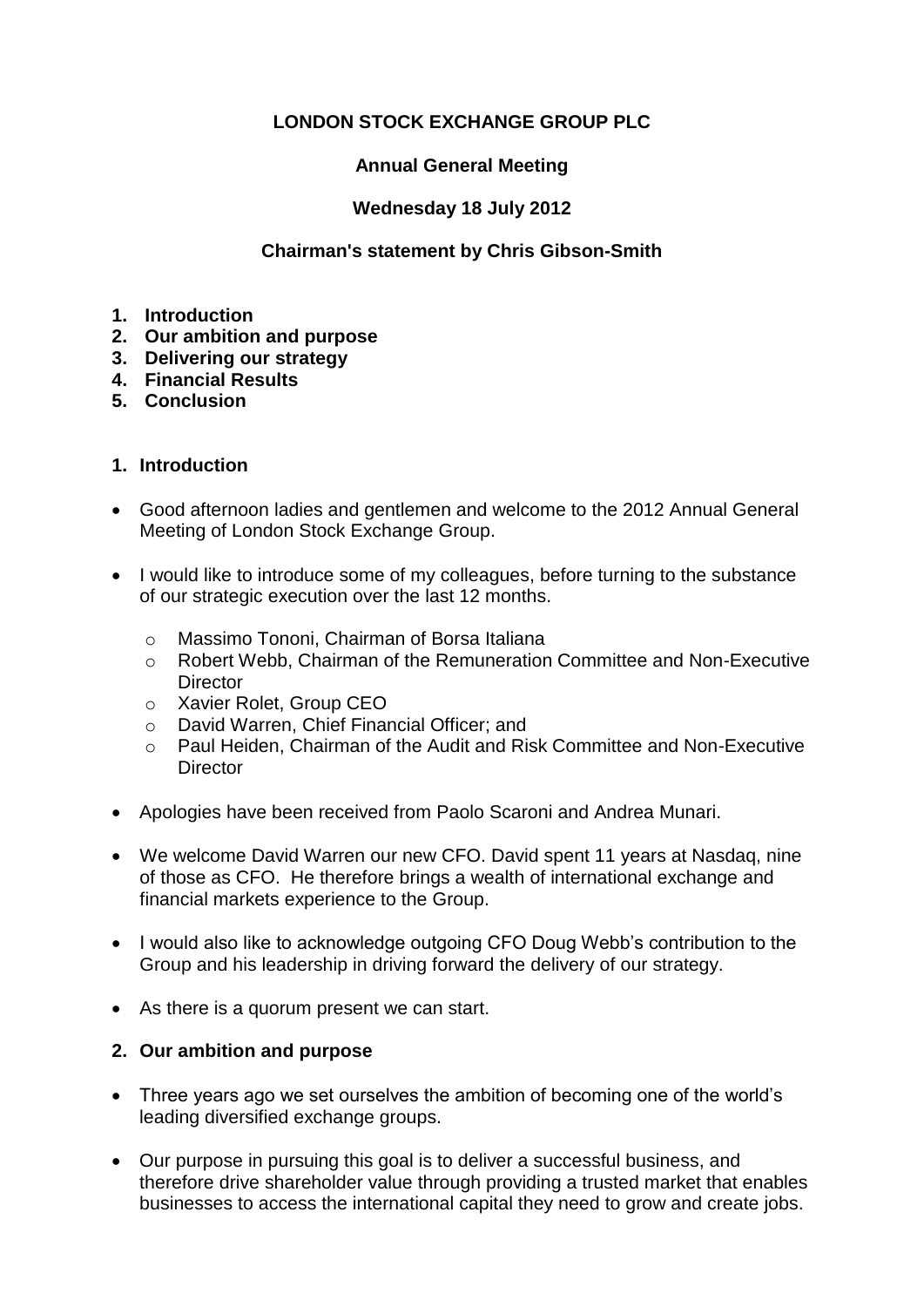- The Western world, and Europe in particular, is in a crisis of confidence, and desperately seeking economic growth and jobs. This crisis is the result of years of political and economic imprudence which we, as taxpayers, are being called upon to pay for, and will continue to pay for, for many years to come.
- The UK has taken some steps to stabilise its economy through the recapitalisation of the banks and quantitative easing. But these were only the first steps and much more needs to be done to stimulate savings, investment and employment.
- London Stock Exchange Group's markets are playing a powerful role in supporting the real economy. The headline number that was raised, listed or facilitated this year was £1 trillion. This includes welcoming 159 new companies to our equity markets, including 40 international issuers, with total equity capital raised of £36bn. In addition the value of bonds issued in UK fixed income markets was £388bn. In Italy we successfully raised over €13.6bn on our thriving bond markets.
- Finally, over €700 billion (nominal value) of fixed income securities successfully listed on our Italian bond markets.
- Politicians and the public are deeply sceptical about financial vested interests. So LSEG as a provider of transparent and neutral trading venues, is well placed to respond to market demand for orderly and efficient capital formation and trading that investors and companies alike can trust.
- And in speaking to international policy makers we make the case that to create jobs and stimulate entrepreneurship they need to recalibrate the whole framework of business financing in order to increase access to non-bank finance for growth companies, particularly SMEs. That is especially true of equity, which is now an under-utilised part of a diverse funding solution allowing investors and companies' interests to be fully aligned.
- We have also strongly made the point to policymakers about the paradox of driving an increasing dependency on debt, whilst simultaneously limiting the ability of banks to lend through the increasing capital and liquidity requirements of post-crisis regulation.
- As well as supporting companies, we also remain committed to expanding the role of retail investors. And, as part of a range of initiatives, we are delighted to be sponsoring this year's London Investor Show in October.

#### **3. Delivering our strategy**

 Moving more directly to the business our strategy of "Getting in Shape; Leveraging our Assets and Developing Opportunities" has delivered sound operational and financial improvement in the context of major regulatory changes, and difficult market conditions.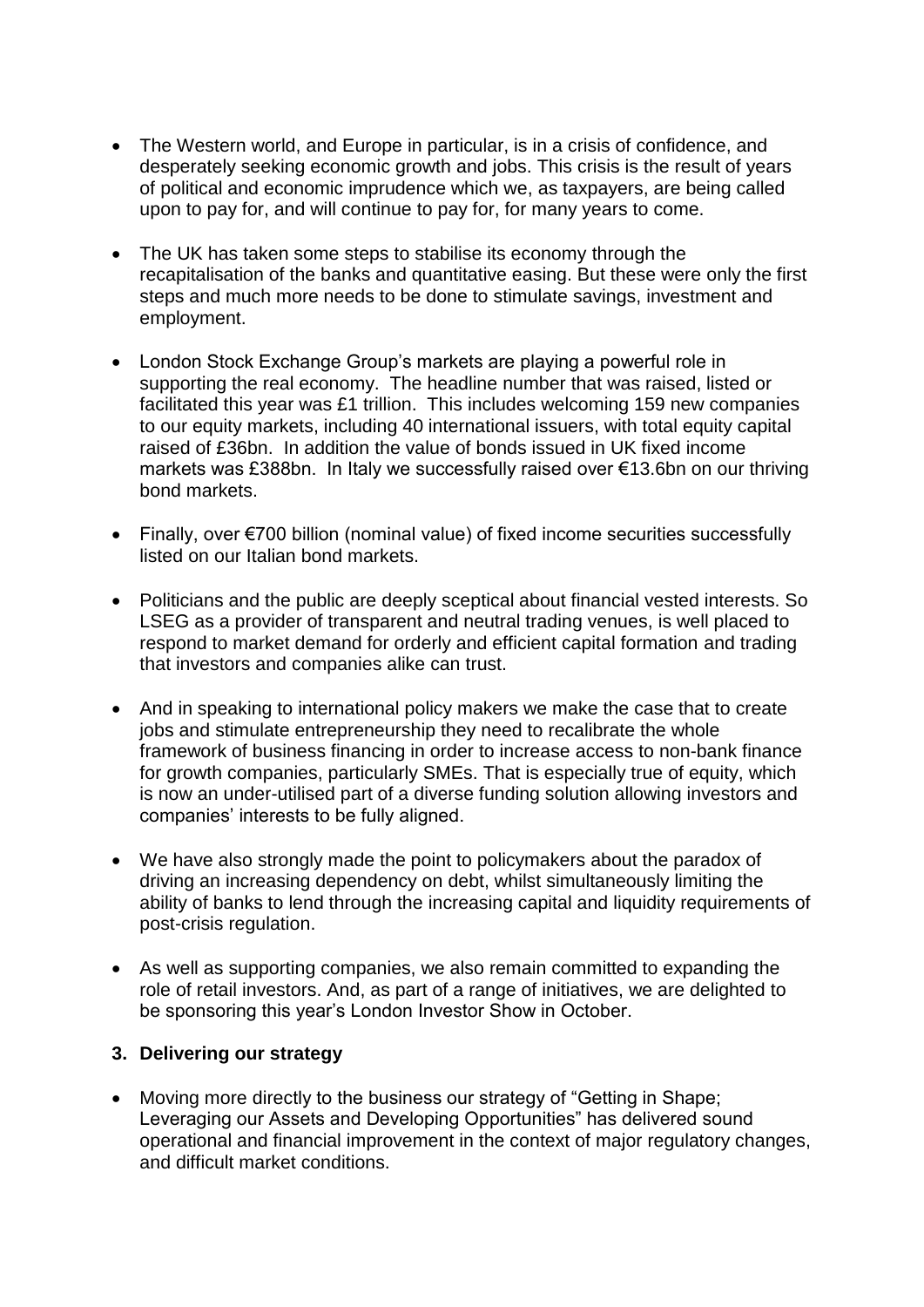- We have innovated and we have diversified across our business locations, our platforms and our products and our new portfolio of businesses is responding well to the changing market conditions. The resilience of our results is improving whilst providing a strong platform for further growth and acquisitions.
- One example of this organic growth is our technology division, which now underpins our entire operations. Last week we successfully migrated Borsa Italiana's cash equities market to MillenniumIT while at the same time providing new trading systems for Mongolia, Johannesburg and Oslo.
- Our fixed income markets have seen 10 per cent growth this year. MOT, the Italian retail bond market, saw a 120% increase in the number of bonds issued on the platform with a total nominal value of €719 billion. In the UK, our retails bond market ORB celebrated its second anniversary, having raised over £1.2 billion through 11 dedicated new issues.
- The turbulent market conditions have highlighted the importance of post trade and risk management services and that division delivered an income increase of over 50 per cent, meaning that the post trade business accounted for 28 per cent of Group income.
- Monte Titoli, our Italian Central Securities Depository, is participating in the first wave of the EU's TARGET2-Securities project alongside 23 other European Central Securities Depositories. TARGET2-Securities is a large scale project which potentially will have a significant impact on the European market infrastructure landscape. In 2008, 346 million delivery instructions were processed by Central Securities Depositories in the EU, with a total value of €831 trillion
- So, our industry is being transformed by complex and widespread structural and regulatory change.
- Both the completed FTSE acquisition and the intended acquisition of a 60 per cent stake in LCH. Clearnet mean we are positioning to take advantage of these changes.
- FTSE is a global business operating in 80 countries, calculating 200,000 indices. With a track record of double digit growth, FTSE provides many benefits including the opportunity for new tradable derivative products; exposure to new global markets; and direct exposure to global buy-side firms.
- The London clearing house LCH.Clearnet is an international clearing and risk management business covering a wide range of financial securities. The acquisition will position the Exchange for a long term leading role in market infrastructure as well as presenting an immediate earnings increase. The antitrust and competition process is underway in the UK, Spain and Portugal.
- The acquisition also extends our open-access, with-customer model, already in place at Turquoise and MTS. This partnership model is key to driving choice, competition, greater efficiencies and lower trading costs.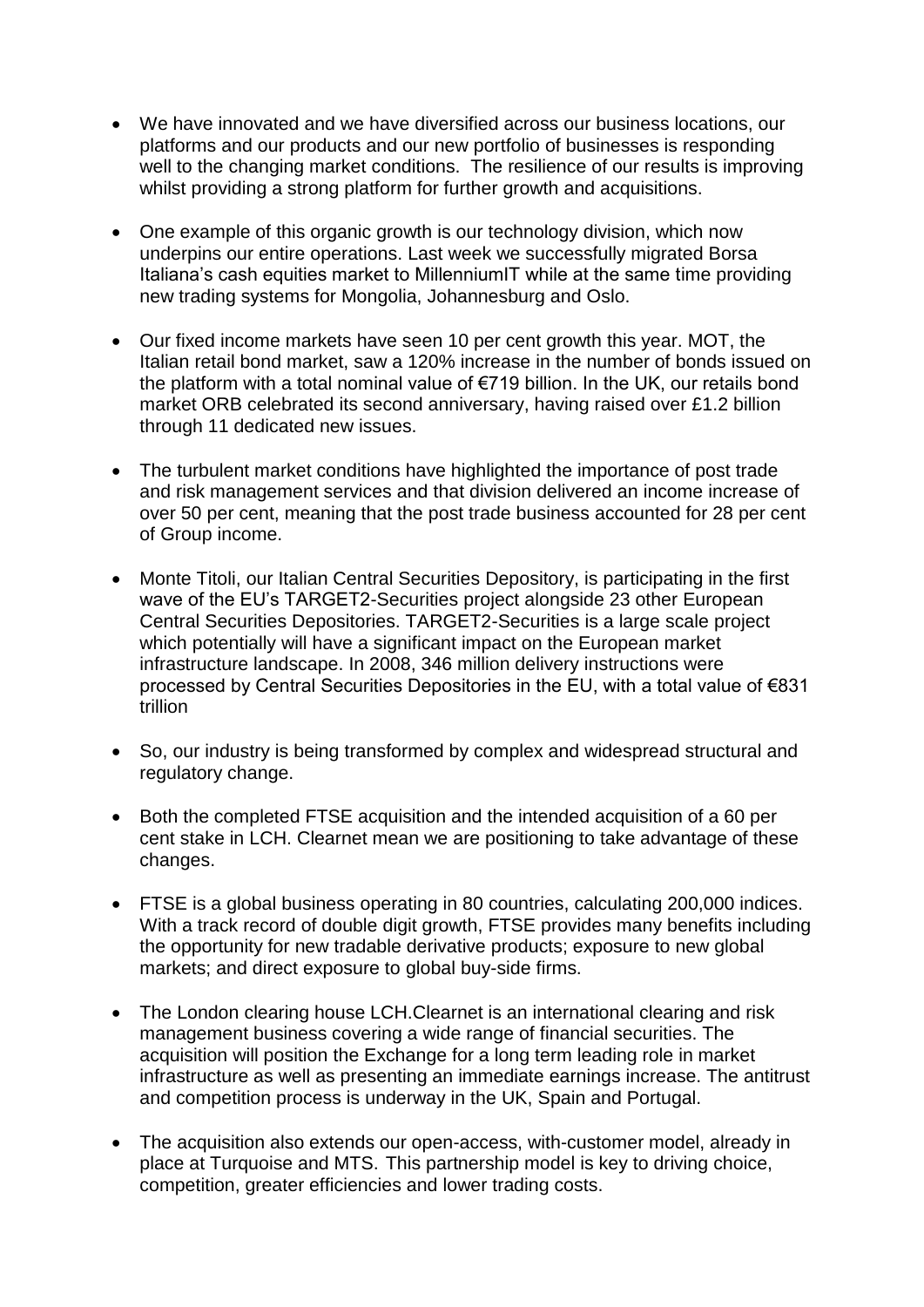These transformative deals extend our position as a key market infrastructure company in a world deeply focused on systemic and macro-prudential security.

## **4. Financial Results**

- This strategy is delivering excellent financial results.
- We saw a 21 per cent increase in Group total income to £814.8m and a 36 per cent increase in adjusted earnings per share to 100.6 pence per share.
- As a result, the Board is proposing a six per cent increase in the final dividend to 19.0 pence per share. This increase balances the ongoing major uncertainties in the world with our investment needs and dividend distribution.
- The increase is consistent with the dividend uplift at the half year, meaning the dividend for the full year is 28.3 pence per share.
- And today we have announced our Q1 revenues for 2012, with total income up 10 per cent on Q1 last year at £209.5 million. This is encouraging given the prevailing macro environment. A copy of these results is available at the front desk.
- Like the full year results I have just mentioned, this is further evidence of the benefits from our much broader range of products and services.

## **5. Conclusion**

- So in conclusion, fundamental shifts in the way markets are structured and governed have created significant opportunities and challenges for us, and we remain alert and responsive to these changes.
- The Group is growing steadily across all our businesses, leading to increased scope, scale, breadth and balance. This gives us a stronger and more resilient position in the face of very uncertain economic conditions.
- We are confident that we can continue to play our part in supporting economic growth by matching companies with international investors and stepping close to our ambition to become a leading global provider of market infrastructure.
- And we are playing our part in delivering a trusted, neutral and transparent suite of diversified trading venues in partnership with our customers.
- In doing so we provide the market integrity that is valued by both companies and investors in these uncertain times.
- We are looking forward to what no doubt will be another exciting year for London Stock Exchange Group.